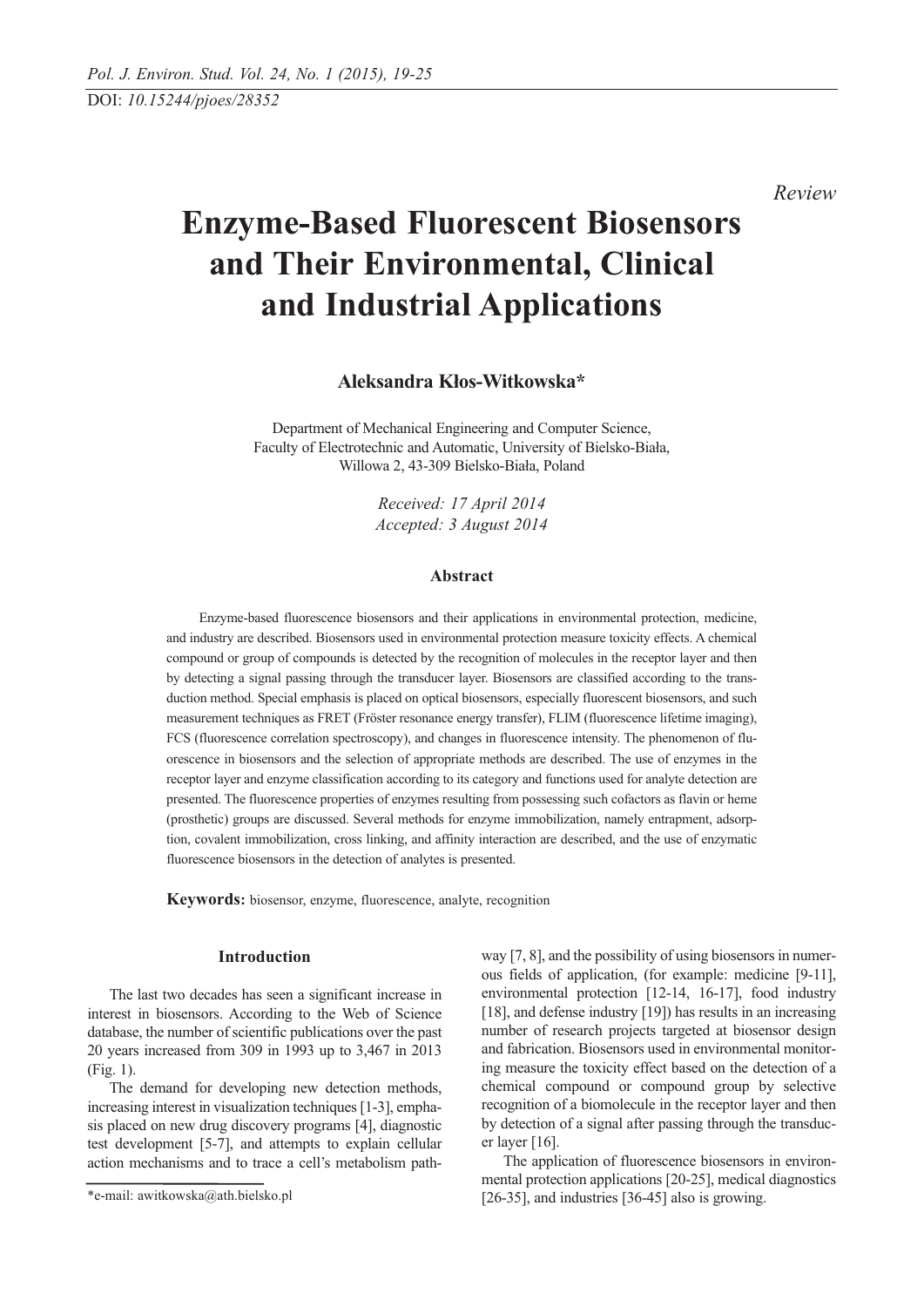

Fig. 1. Illustration of an increasing number of publications by year in Web of Science based on the "biosensor" keyword in 1993-2013.

An increasing interest in biosensors also is driven by a growing market that is estimated by Transparency Market Research to reach 18.9 billion USD in 2018 [46].

According to the definition recently propose by the International Union of Pure and Applied Chemistry (IUPAC 1999):

A biosensor is a self-contained integrated device capable of providing specific quantitative or semi-quantitative analytical information using elements retained in direct spatial contact with a transduction element [47].

A biosensor is a device consisting of two main elements: bioreceptor and transducer.

The transducer transforms the recognized element into a signal to be detected based on the phenomenon occurring in the receptor layer. The signal is generated from interaction between the analyte and the biosensor receptor layer. The intensity of the generated signal is proportional to the analyte concentration [48].

Based on the nature of the obtained signal, an appropriate detection technique is selected. Considering that fact, biosensors can be categorized into the following categories: electrochemical, including amperometric, potentiometric, and impedimetric techniques; mass detection, including magnetoelastic, piezoelectric and optical techniques, especially spectrofluorometric methods such as FRET (Fröster resonance energy transfer), FLIM (fluorescence lifetime imaging), and FCS (fluorescence correlation spectroscopy), and changes in fluorescence intensity. Classification of biosensors with respect to the transducer employed is shown in Fig. 2.

A bioreceptor contains an immobilized sensitive biological element (e.g. protein, enzyme, antibody, DNA) that recognizes the analyte that could be an ion enzyme substrate, or antigen, or complementary DNA.

Although antibodies, oligonucleotides, and proteins are widely used, enzymes belong to the most common biodetection elements in biosensors [48].

# **Fluorescent Biosensors**

Fluorescent biosensors are analytical devices for noninvasive detection of biomolecules present in a complex environment of biological samples.

Fluorescent biosensors work based on the phenomenon of fluorescence (Fig. 3). Fluorescence is an emission phenomenon that occurs when electromagnetic radiation is absorbed by fluorophores or fluorescently labeled molecules.

When the wavelength of emitted radiation is shorter or equal to the excitation wavelength, we speak about fluorescence resonance. If a loss of emitted energy occurs, the fluorescent emission wavelength is longer than the excitation wavelength and this is called the Stokes shift [49].



Fig. 2. Classification of biosensors based on type of transducer.



Fig. 3. Fluorescence in biosensors and fluorescence detection techniques.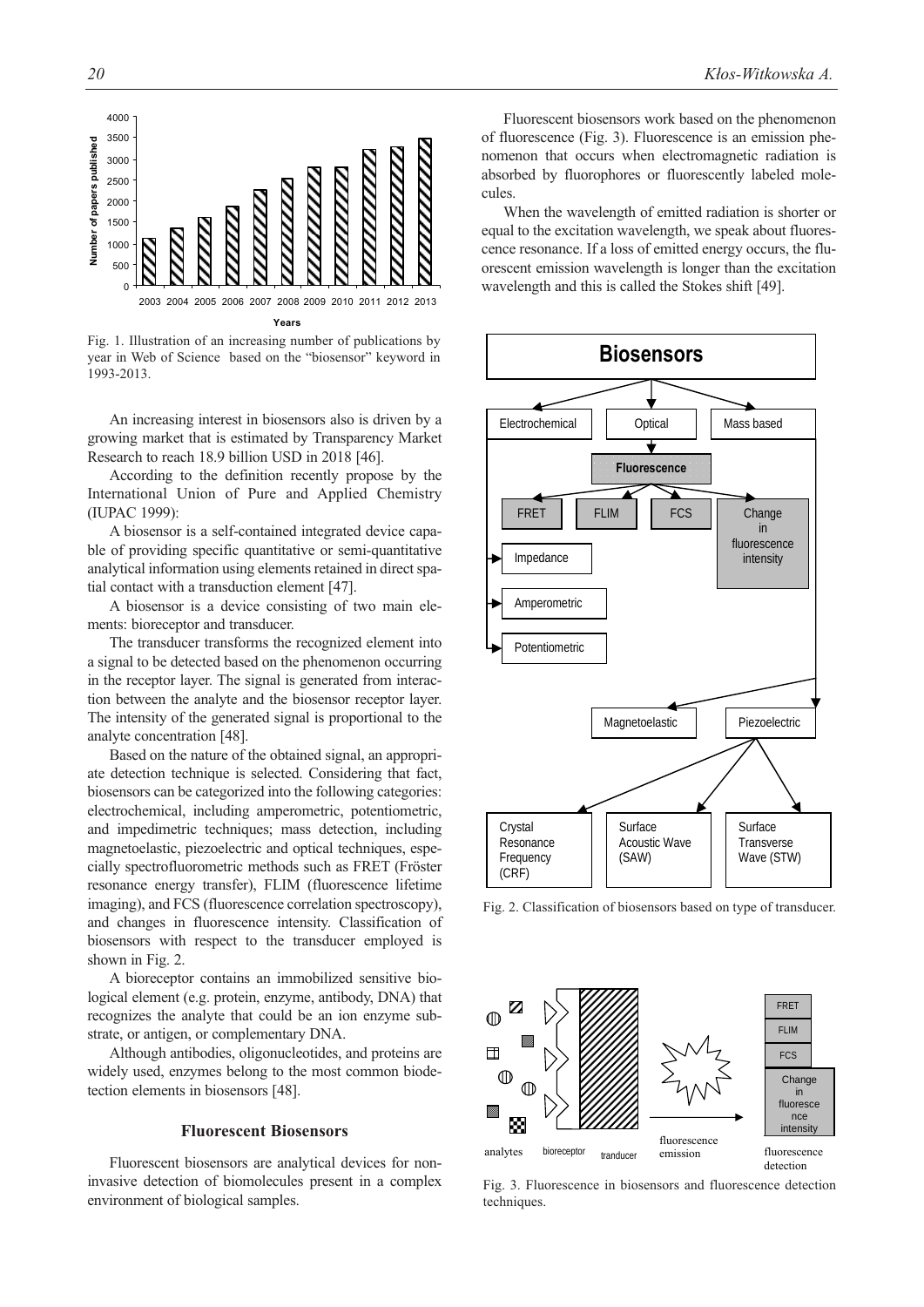When fluorescence occurs, the sample generates an optical measurable signal.

- The three most common ways to generate a signal are:
- a) Analyte is recognized by a bioreceptor (signal reflects the presence of analytes and their concentrations)
- b) Conformational changes (signal reflects specific changes in bioreceptor array conformation)

c) Activity changes (signal reflects enzyme activity)

The generated signal is detected by employing one of the following methods: FRET (Fröster resonance energy transfer), FLIM (fluorescence lifetime imaging), FCS (fluorescence correlation spectroscopy), and change in fluorescence intensity.

## FRET (Fröster Resonance Energy Transfer)

This technique uses transfer of energy between the donor and a suitable acceptor. Energy transfer occurs when the distance between the donor and acceptor is not larger than 10 nm and the dipoles of both molecules are oriented appropriately. This method allows changes in bioreceptor surface activity induced by external factors to be determined [7, 50].

# FLIM (Fluorescence Lifetime Imaging)

This technique is used for imaging biological tissues and reactions that take place in living cells. This method enables an average lifetime when a molecule remains in its excited state after absorbing a photon to be determined. By using this method it is possible to get information on changes in the fluorophore local environment or changes in its energy in response to interactions with the local environment [50, 52].

# FCS (Fluorescence Correlation Spectroscopy)

This method is used for molecules in low concentrations. Small deviations from spontaneous fluorescence intensity of the sample are analyzed to gain information on kinetics of thermodynamic processes related to reversible fluorescence changes, e.g. diffusion coefficient, flow rate, molecular concentration [50, 52].

#### Change in Fluorescence Intensity

This technique is based on direct measurements of fluorescence intensity (fluorescence emission), i.e. the response of the system to excitation. A decrease or increase in fluorescence intensity or blue or red shifts may be connected with changes on the bioreceptor surface. This technique is commonly used for fluorescence investigations of biosensors containing an enzyme in its bio-sensitive layer [19, 53-56].

#### **Enzymes Used in Biosensors**

Enzymes used in biosensors are often chosen because of their binding properties and catalytic activity [6].

|  |                        |  |  | Table 1. Six classes of enzymes and their functions used in the |  |  |
|--|------------------------|--|--|-----------------------------------------------------------------|--|--|
|  | detection of analytes. |  |  |                                                                 |  |  |

| N <sub>0</sub>                | Enzyme category     | Function                                                       |  |  |
|-------------------------------|---------------------|----------------------------------------------------------------|--|--|
|                               | Oxidoreductases     | Oxidation-reduction reactions                                  |  |  |
| $\mathfrak{D}_{\mathfrak{p}}$ | <b>Transferases</b> | Group transfer                                                 |  |  |
| $\mathbf{3}$                  | Hydrolases          | Hydrolysis reaction (transfer<br>of functional group to water) |  |  |
| 4                             | Lyases              | Addition or removal of groups to<br>form double bonds          |  |  |
| 5                             | <b>Isomerases</b>   | Izomerization (intramolecular group<br>transfer)               |  |  |
| 6                             | Ligases             | Joining of two molecules                                       |  |  |

Enzymes are used for selective detection of analytes due to their special functions. Enzyme categories and functions used for analyte detection are listed in Table 1. [57, 58]. Oxidoreductases were used to detect glucose [59], fructose [60], amino acids [61], and lactates [62]. Transferases were used in biosensoric analysis of atrazine [63], and hydrolases to determine saccharose [64]. Lyases (phenylalanine ammonia lyases) were used to determine phynylalanine content in neonatal subjects [65]. Isomerases were used to interact with drug samples [66], and ligases were employed to detect non-nucleic acids [79].

Enzymatic biosensors are the main part of biosensor technology that currently is an analytical technique used in clinical diagnosis, environmental monitoring, and industrial applications. Enzyme-based fluorescent biosensors used in optical measurement enzyme properties result from various enzymatic reactions.

One of the most convenient and simple means for detecting chemical substances is generating an optical signal. An analysis is based on changes in the fluorescence and absorption spectra [19]. Enzymes find application in biosensor technology. Alkaline phosphatase (hydrolase enzyme) and creatine kinase isoenzyme (CK-MB) belong to the most frequently tested enzymes in clinical practice.

Creatine kinase isoenzyme (CK-MB) is widely used as a marker of myocardial infarction [67, 68], while changes in alkaline phosphatase (ALP) levels are linked to various diseases, for example bone diseases, carcinoma of the breast, and prostate [69, 70]. To develop quick and convenient ALP tests, fluorescence methods were used [69]. Hydrolases such as acetylcholinesterase (AChE) and organophoshorous hydrolase (OPH) and its fluorescence properties were used in the defense industry to detect toxic warfare agents [19]. The biosensor based on cellobiose dehydrogenase (CDH) is used both in industry and environmental protection [54]. Biosensors containing nitrate reductases (NR), phosphatases, and ureases [15] were used in environmental research, like tyrosinases for detecting phenols and catechols in food and pharmaceuticals, as well as in clinical and environmental samples [16]. Examples of potential applications of enzymes are presented in Table 2.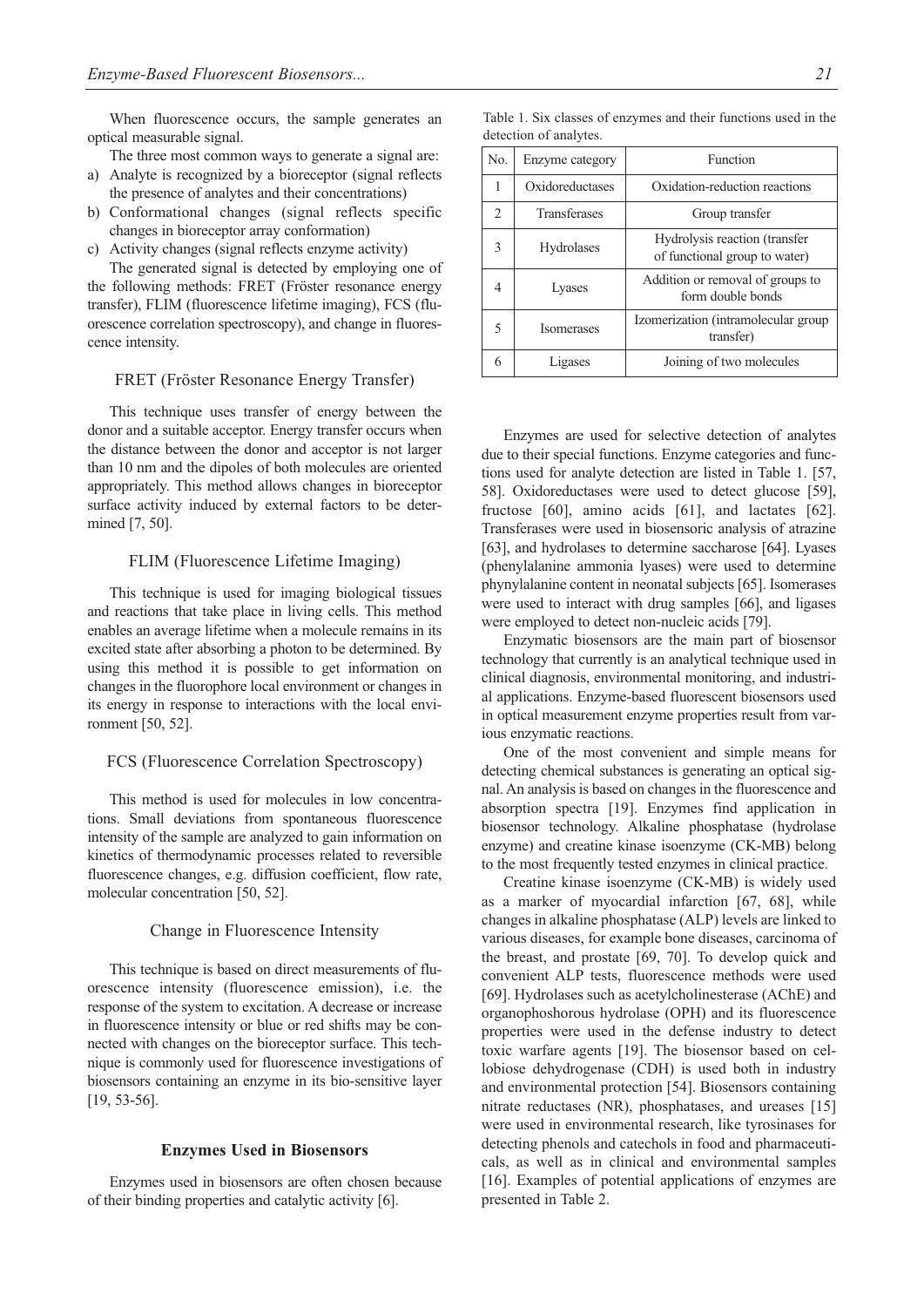| No. | Enzyme category     |                                    |             | References |               |        |  |
|-----|---------------------|------------------------------------|-------------|------------|---------------|--------|--|
|     |                     | Enzyme name                        | clinical    | industrial | environmental |        |  |
|     | <b>Transferazes</b> | izoenzyme creatine- kinase (CK-MB) | $\mathbf x$ |            |               | $[67]$ |  |
| 2   | Hydrolase           | alkaline phospatase (ALP)          | X           |            |               | $[69]$ |  |
| 3   | Hydrolase           | acetylcholinestease (AChE)         |             | X          |               | $[19]$ |  |
| 4   | Hydrolase           | organophosphorous hydrolaze (OPH)  |             | X          |               | $[19]$ |  |
| 5   | Oxidoreductases     | cellobiose dehydrogenase (CDH)     |             | X          | $\mathbf{x}$  | $[54]$ |  |
| 6   | Oxidoreductase      | nitrate reductase (NR)             |             |            | $\mathbf{X}$  | $[15]$ |  |
| 7   | Hydrolase           | phosphatase                        |             |            | $\mathbf{X}$  | $[15]$ |  |
| 8   | Oxidoreductase      | tyrosinase                         |             |            | X             | $[17]$ |  |
| 9   | Oxidoreductase      | urease                             |             |            | $\mathbf{X}$  | [15]   |  |

Table 2. Potential clinical, industrial, and environmental applications of enzyme-based biosensors.

## **Fluorescence Properties of Enzymes**

Enzyme molecules have a special pocket called the active site. The active site contains the amino acid side chain that forms a 3D surface complementary to the structure of the substrate. This binds the substrate and forms a substrate-enzyme complex. The complex decomposes to a product of reaction and the enzyme. Some enzymes connected with non-protein cofactors requiring metal ion cofactors  $(Zn^{2+}, Fe^{2+})$  or organic molecules called the coenzymes (coenzyme A, NAD, FAD) to show biological activity [72]. These enzyme groups are referred to as cofactors. Another group contains holoenzymes. In the absence of a suitable cofactor, a typical apoenzyme shows no biological activity. They are able to bond a suitable substrate, but they are unable to convert the substrate. In addition, bond substrates may cause conformational changes that can be easily determined by fluorescence measurements [55].

Enzymes, mainly those containing flavin or heme groups, as cofactors have fluorescence properties that are widely used in research on fluorescent biosensors.

Flavoenzymes have intrinsic fluorescence (and absorption) in the visible region of the spectrum because of the presence of flavin groups [5]. It is commonly known that optical properties (molecular absorption and fluorescence) of flavin groups depend on the rate of oxidation (FAD,  $FAD.H<sub>2</sub>$ ) and its bonding (bound in a solution or bound to protein). Fluorescence of FAD solutions occurs in the visible spectrum, while  $FAD.H_2$  is almost non-fluorescent.

Optical biosensors were designed based on optical properties of FAD, FAD.H<sub>2</sub>.

During the enzymatic reaction, changes in fluorescence and absorption that can be assigned to the analyte are observed [71].

Proteins containing heme groups show molecular absorption and fluorescence due to the presence of heme groups. During the enzymatic reaction the central iron atom in oxidation state is replaced, thus causing changes in absorption [5].

# **Enzyme Immobilization in the Receptor Layer as a Factor Improving Biosensor Performance**

Enzymes are very efficient biocatalysts capable of specific recognition of its substrates and accelerate its transformation. Such unique properties allow enzymes to be used as a powerful tool in the development of medical analysis. Enzyme-based biosensors work together with the biocatalyst contained in the sensitive surface of the transducer layer.

Enzyme immobilization is an important factor deciding on biosensor performance in the terms of its selectivity, repeatability, sensitivity, response time, and stability [67]. Enzymes in biosensors are normally immobilized in close vicinity to or on the transducer [72].

Depending on chemical and physical properties of the enzyme (enzyme nature), various enzyme immobilization methods are used [15, 57, 67, 72-74, 78].

- (i) *entrapment*: biosensors based on physical entrapment of enzymes are often characterized by an increase in storage stability. Enzyme activity is maintained during the immobilization process. This technique is relatively easy to perform [72]. The enzyme and its additives can be easily placed in the same envelope. To immobilize enzymes, photopolymerization matrices [73], electro-polymerization films [53], and sol-gel matrices [53] are used.
- (ii) *adsorption*: physical adsorption is the simplest way of enzyme immobilization and has the weakest effect on enzyme denaturation. The advantage of this method is its simplicity, low cost, and possible regeneration [72], while the disadvantage is low storage stability. The procedure consists in simple deposition of the

enzyme on the electrode material and binding it by van der Walls forces [72,76, 77].

(iii) *covalent immobilization*: is frequently used in optical biosensors [72]. The biosensor surface is modified to gain reactive groups to which biological material can be coupled.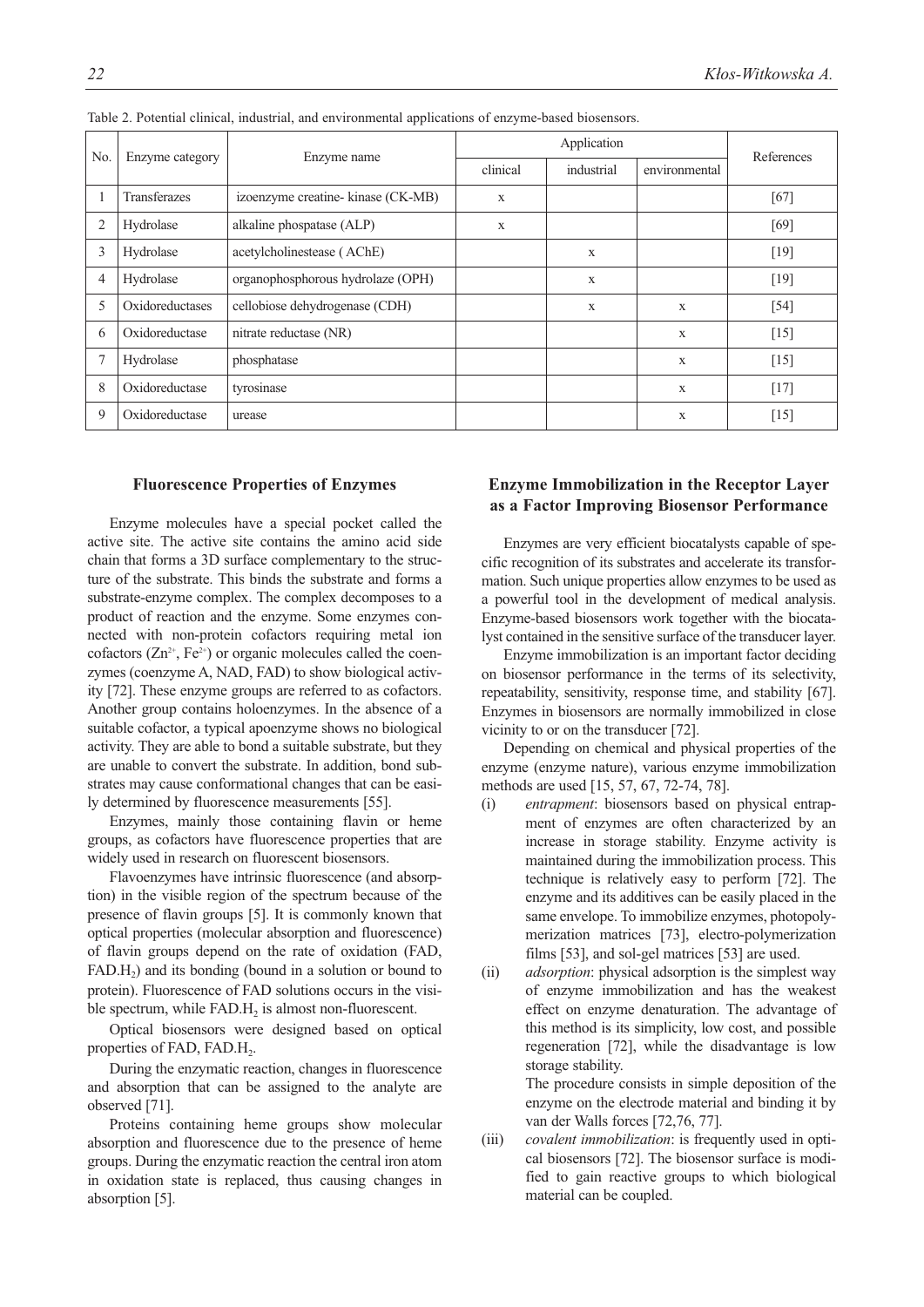It is thought that in enzymatic biosensors, enzyme functional groups are used for coupling. Covalent immobilization improves surface uniformity and increases measurement repeatability in the context of biosensors [57].

(iv) *cross linking*: in this method glutaraldehyde is most frequently used in binding to lysine of enzyme amine groups [57]. Glutaraldehyde is used during cross-linking to create strong chemical bonds [72].

> Both crosslinking and covalent binding strengthen the biosensor surface by binding the enzyme, although enzymes become less dynamic and their activity is reduced [74].

(v) *affinity interaction*: enzyme immobilization also can be achieved by affinity interaction between functional groups such as lectin or metal chelates and markers (e.g. biotin, histidine, cysteine) [72].

# **Enzymatic Fluorescent Biosensors for Analyte Detection**

The detection of analytes is important because an intervention of undesired molecules into the biosensor receptor layer may damage it [57]. Therefore, intensive scientific research is carried out to find the best fit between the analyte and biosensor receptor layer (Table 3).

An intensity decrease in fluorescent spectra of pyruvate kinase has led to detection of Na<sup>+</sup>, Mg<sup>+2</sup>, Ca<sup>+2</sup>, and K<sup>+</sup> [55]; in searching for 'nerve agent' the following two enzyme types were used: acetylcholinesterase (AchE) and organophosphorus hydrolase (OPH) [19].

To determine  $H_2O_2$ , an enzymatic auto-indicator biosensor based on modified catalase was used [54].

The enzyme ChOx/HRP in combination with a watersoluble polymer was used for detecting choline [56]. A fluorescence method was also used for measuring signals of an oxygen-sensitive indicator to monitor enzymatic phenol oxidation when oxygen is consumed [53].

# **Conclusion**

In this paper enzyme-based fluorescent biosensors are described based on recent scientific reports. This sensor type is commonly used in clinical diagnostics, environmental protection, and the defense industry, and also in those areas where rapid and reliable measurements are required.

Currently, the efforts of research groups are focused on enhancing biosensor selectivity, sensitivity, and repeatability to improve its operating parameters and detection quality.

Despite the quickly increasing number of publications, biosensors still provide room for research, and the obtained results will lead to a new generation of these devices in the future.

| No. | Analyte                                    | Enzymes                             | References |  |
|-----|--------------------------------------------|-------------------------------------|------------|--|
| 1   | $Na+$                                      |                                     |            |  |
|     | $Mg^{2+}$                                  | Pyruvate kinase                     | $[55]$     |  |
|     | $Ca^{2+}$                                  | (PK)                                |            |  |
|     | $K^+$                                      |                                     |            |  |
| 2   | Organophosphosphorus<br>pesticide paraoxon | Acetylochlinesterase<br>(AChE)      | [19]       |  |
| 3   | Paraoxon                                   | Organophosphorus<br>hydrolase (OPH) | $[19]$     |  |
| 4   | $H_2O_2$                                   | Catalase-ruthenium<br>$(Cat-Ru)$    | $[54]$     |  |
| 5   | Choline                                    | ChOx/HRP                            | [56]       |  |
| 6   | Phenol                                     | Tyrosinase (TYR)                    | $[53]$     |  |

#### **References**

- 1. SILVA F.R.D., BELLINI M.H., TRISTAO V.R., SCHOR N., VIEIRA N.D., COURRAL L. C. Intrinsic fluorescence of protoporphyrin IX from blood samples can yield information on the growth of prostate tumors. Journal of Fluorescence. **20**, (6), 1159, **2010**.
- 2. SILVA F.R.D., NEBELSHIMA C.T., BELLINI M.H., SCHOR N., VIEIRA N.D., COURRAL L. C. Study of protoporphyrin IX elimination by Body excreta: A new noninvasive cancer diagnostic method?. Journal of Fluorescence **23**, (1),131, **2013**.
- 3. JI YOUNG CH., GUNG-HEE K., ZHIQIAN G., HYE L., SWAMY K., JAEYOUNG P., SEUNGHOON S., INJAE S., JUYOUNG Y. Highly selective radiometric fluorescent probe for Au3+ and its application to bioimaging. Biosensors and Bioelectronics. **49**, 438, **2013**.
- 4. FRIBERG E., CUNDERLIKOVA B., PETTERSEN E., MOAN J. pH effects on the cellular uptake of four photosensitizing drugs evaluated for use in photodynamic therapy of cancer. Cancer Letter. **195**, (1), 73, **2003**.
- 5. MORRIS M. C. Fluorescent biosensors probing protein kinase function in cancer and drug discovery. Biochimica at Biophysica Acta. **1834**, 1387, **2013**.
- 6. VO-DIHN T., CULLUM B. Biosensors and biochips: advances in biological and medical diagnostics. Fresenius. J. Anal. Chem. **366**, 540, **2000**.
- 7. ZADRAN S., STANLEY S., WONG K., OTINIANO E., AMIGHI A., BAUDRY M. Fluorescence resonance energy transfer (FRET)-based biosensors: visualizing cellular dynamics and bioenergetics. Applied Microbiology and Biotechnology. **96**, (4), 895, **2012**.
- 8. GIULANO K., TAYLOR L. Fluorescent-protein biosensors: new tools for drug discovery. Tibtech. **16**, 35, **1998**.
- 9. JUSTINO C., ROCHA-SANTOS T.A., DUARTE A.C. Review of analytical figures of merit of sensors and biosensors in clinical application. Trends in Analytical Chemistry. **10**, 1172, **2010**.
- 10. AOKI K., KOMATSU N., KAMIOKA Y., MATSUDA M. Stable expression of FRET biosensors: A new light in cancer research. Cancer Science. **103**, (4), 614, **2012**.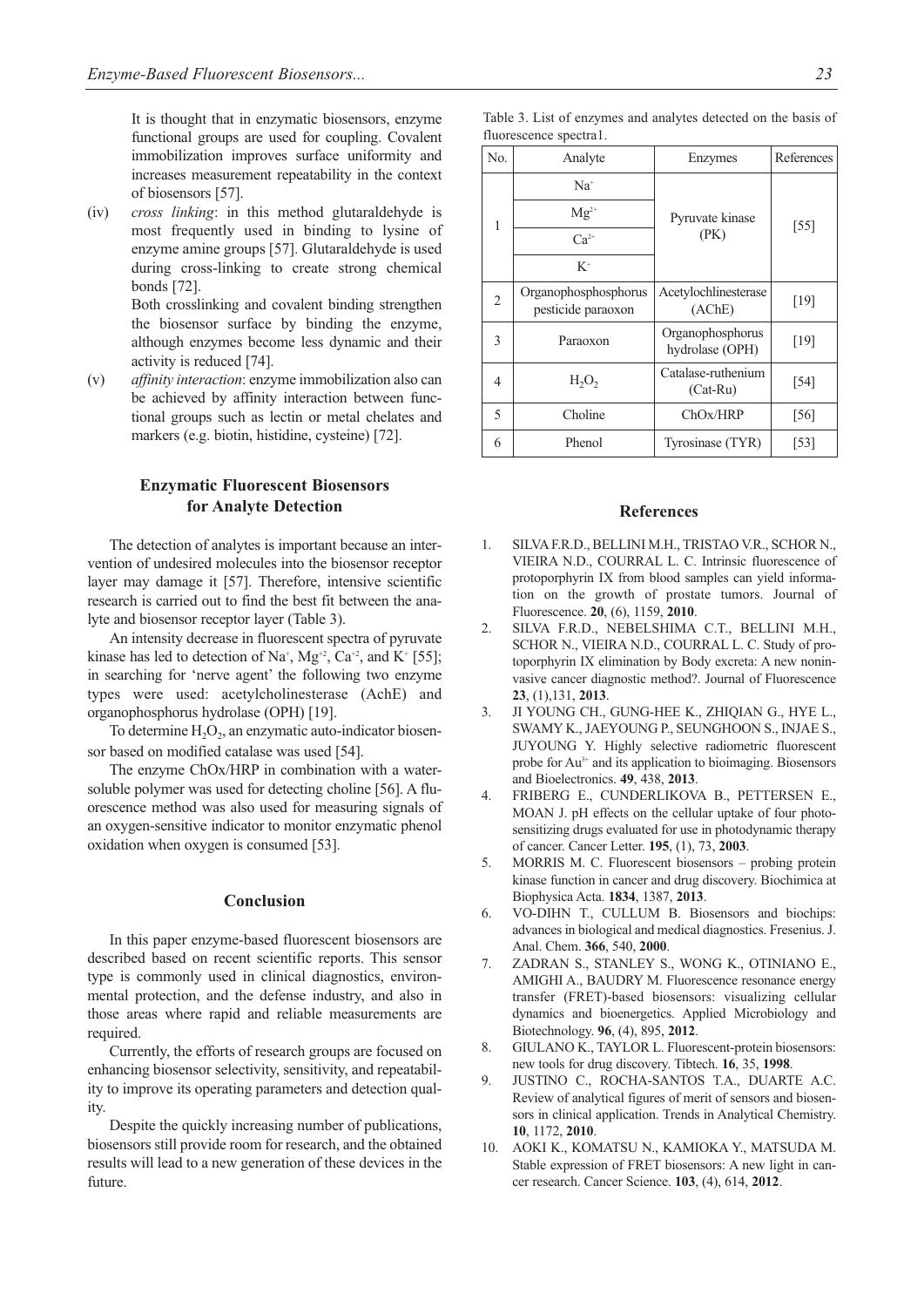- 11. LUO J., LUO P., XIE M., DU K., ZHAO B., PAN F., FAN P., ZENG F., ZHANG D., ZHENG Z., LIANG G. A new type of glucose biosensor based on surface acoustic wave resonator using Mn-doped ZnO multilayer structure. Biosensors and Bioelectronics. **49**, 512, **2013**.
- 12. BARTOSZCZE M. Methods of biological weapon threats detection. Przegląd Epidemiologiczny. **57**, 369, **2003** [In Polish].
- 13. KOWZAN B. Use of Biosensors for the Assessment of Water Quality. Ochrona Środowiska. **31**, (4), 3, **2009** [In Polish].
- 14. RAMIREZ N.S., SALGADO A.M., VALDMAN B. The evolution and developments of immunosensors for heath and environmental monitoring: Problems and perspectives. Brazilian Journal of Chemical Engineering. **26**, (2), 227, **2009**.
- 15. NEUJAHR H. Biosensor for environmental control. Biotechnology and Genetic Engineering Review. **1**, 167, **1984**.
- 16. RODRIGUEZ-MOZAZ S., MARCO M., LOPEZ DE ALDA M., BARCELO D. Biosensos for environmental applications: future trends. Pure. Appl. Chem. **76**, (4), 723, **2004**.
- 17. KUMAR J., SOUZA S. Biosensor for environmental and clinical monitoring. BARC. Newsletter. **324**, 34, **2012**.
- 18. PRZYBYT M., BIERNASIAK J. Application of Biosensors to L-Lactate Assay in Commercial Juices and Concentrates. Żywność. Nauka. Technologia. Jakość. **5**, (60), 168, **2008** [In Polish].
- 19. BURNWORTH M., ROWAN S., WEDER CH. Fluorescent sensors for detection of chemical walfare agents. Chem. Eur. J. **13**, 7828, **2007**.
- 20. FENG L., ZHU A., WANG H. C., SHI H.C. A nanosensor based on quantum-dot haptens for rapid, on site immunoassay of cyanotoxin in environmental water. Biosensors and Bioelectonics. **53**, 1, **2014**.
- 21. SZABO M., PTRES J., SZILAGUI L., MIKLOSSY J., ABRAHAM B., LANYI S.Possible application of metal sensitive red fluorescent proteins in enviromental monitoring. Environmental Engineering and Management Journal. **11**, (1), 193, **2012**.
- 22. LIU X., GERMAINE K., RYAN D., DOWLING D. Wholecell fluorescent biosensors for bioavailable and biodegradation of polychlorinated biphenyls. Sensors. **10**, (2), 1377, **2010**.
- 23. YAGI K. Application of whole-cell bacterial sensor in biotechnology and environmental science. Appl. Mircobiol. Biotechnol. **73**, 1251, **2007**.
- 24. NUNES-HALLDORSON V., DURAN N. Bioluminescent bacteria: Lux genes as environmental biosensors. Brazilian journal of Microbiology. **34**, 91, **2003**.
- 25. ERRAMPALLI D., LEUNG K., CASSIDY M.B., KOSTRZYNSKA M., BLEARS M., LEE H., TREVORS J.T. Applications of the green fluorescent protein as a molecular marker in environmental microorganisms. Journal of Microbiological Methods **35**, (3), 187, **1999**.
- 26. KOBAYASHI T., MASUDA H., KITSUMOTO CH., HARUDA M., MOTOYAMA M., OHTA Y., NODA T., SASAGAWA K., TOKUDA T., SHISAKA S., OHTA J. Functional brain fluorescence purimetry in rat by implantable concatenated CMSO imaging system. Bioelectonics. **53**, 31, **2014**.
- 27. ISPAS C.R., CRIVAT G., ANDREESCU S. Review: Recent developments in enzyme-based biosensor for biomedical analysis. Analytical Letters **45**, 168, **2012**.
- 28. SAUSA S., CARDASO L., REED S., REIS A., MARTINS-FILHO O., SILVESTRE R, CORDEIRO DA SILVA A. Developemnet of fluorescent based immunosensor for serodiagnoso of caine leishmaniasis combing immunomagnetic separation and flow cytometry. PLOS Neglected tropical diseases **7**, (8) 2371, **2013**.
- 29. ZONGWEN W., YINGWEI F., JINFA CH., YING G., WEI-HUA W., YE H., LIANGJUN X., FENGFU F. A microfluic chip based fluorescent biosensor for the sensitive and specific detection of label free single-base mismatch via magnetic beds-based "sendwich" hybrolization strategy. Electrophoresis. **34**, 2177, **2013**.
- 30. SHI S, WANG X., SUN W.L., WANG X.Y., YAO TM., JI L.M. Label-free fluorescent DNA biosensor based on metallointercalators and nanomaterials. Methods **64**, (3), 305, **2013**.
- 31. DURICK K., NEGULESCU P. Cellullar biosensors for drug discovery. Biosensors and Bioelectonics. **16**, 587, **2001**.
- 32. HUN X., ZHANG Z., TIOA L. Anti-her 2 monoclonal antibody conjugated polymer fluorescent nanoparticles probe for overian cancer imaging. Analytica chimica Acta. **625**, (2), 201, **2008**.
- 33. PICKUP J., HUSSAIN F., EVANS N. D., ROLINSKI O. J., BIRCH D. J. S. Fluorescence based glucose sensors. Biosensors and Bioelectronics. **20**, 2555, **2005**.
- 34. TAINAKA K., SAKAGUCHI R., HAYASHI H., NAKANO S., LIEW F., MORRI T. Design strategies of fluorescent biosensors based on biological macromolecular receptors. Sensors. **10**, 1335, **2010**.
- 35. MORRIS M. C. Fluorescent biosensors-promises for personalized medicine. Biosensors and Bioelectronics. **3**, (3), 111, **2010**.
- 36. VINAYAKA A. C., THAKUR M.S. Food on quantum dots as potential fluorescent probes for monitoring food toxicants and foodborme pathogenes. Analtytical and Bioanalytical Chemistry. **397**, (4), 1145, **2010**.
- 37. XU Z L., WANG Q., LE H. T., EREMIN S. A., SHEN Y. D., WANG H., BEER R. C.,YANG J. Y., MAKSIMOVA K. A., SUN.Y. M. A simple, rapid and high-throughput fluorescence polarization immunoassay for simutaneous detection of organophosphauspesticides in vegetable and environmental water samples. Analytica Chimica Acta. **708**, 123, **2011**.
- 38. VAN DORST B., MENTA J., BEKAERT K., ROUAH-MARTIN E., DE COEN W., DUBRUEL P., BLUST R., ROBBRNS J. Resent advances in recognition elements of food and environmental biosensors. A review. Biosensors and Bioelectonics. **26**, 1178, **2010**.
- 39. KOSTRZYNSKA M., LEUNG K. T., LEE H., TREVORS J. Green fluorescent protein based biosensor for detecting SOS-inducting activity of genotoxic compounds. Journal of Microbiological Methods. **48**, 43, **2003**.
- 40. RUSTAGI S., KUMAR P. Biosensor and it's application in food industry. **4**, (2), 168, **2013**.
- 41. MURUGABOOPHATI G., PARTHASARATHY V., CHELBARAM C., PREM ANAND T., VNURAJKUMAR S. Application of biosensors in food industry. Biosciences Biotechnology and Research Asia. **10**, (2), 711, **2013**.
- 42. RONGSHENG E. W., YIN Z., JINANFENG C., WEIBO C., TING G. Aptamer-based fluorescent biosensors. Curr. Med. Chem. **18**, (27), 4175, **2011**.
- 43. IBRAHEEM A., CAMPBELL R. E. Design and applications of fluorescent protein based biosensors. Current Opinion in Chemical Biology. **14**, 30, **2010**.
- 44. GETTING S., SCHULTZ A., FUGLSANG A. Perspectives for using genetically encoded fluorescent bosensors in plants. Frontiers in Plant Science. **4**, 234, **2013**.